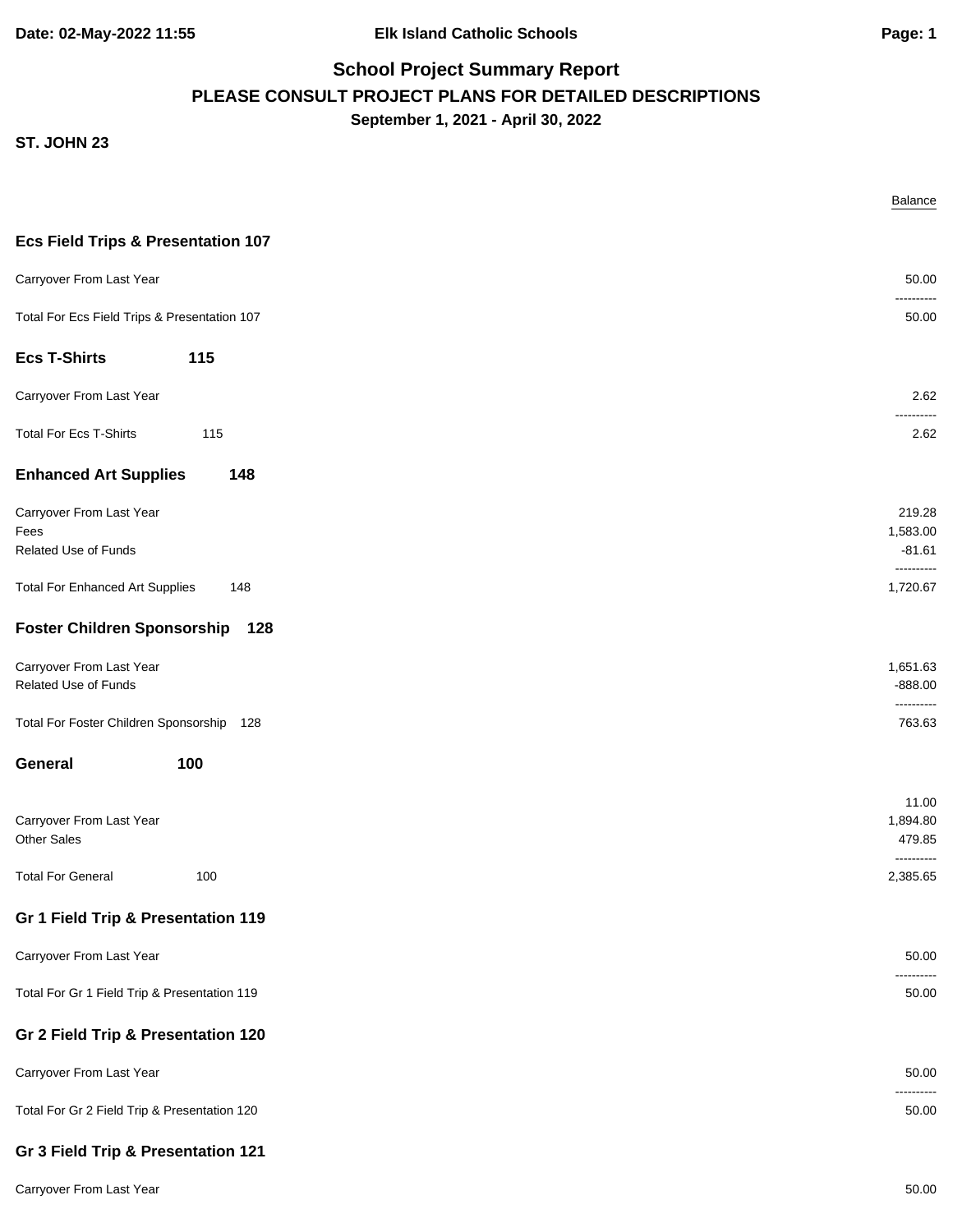|                                              | Balance                |
|----------------------------------------------|------------------------|
| Fees                                         | 98.25                  |
| Related Use of Funds                         | $-82.74$<br>-------    |
| Total For Gr 3 Field Trip & Presentation 121 | 65.51                  |
| Gr 4 Field Trip & Presentation 122           |                        |
| Carryover From Last Year                     | 50.00                  |
| Fees                                         | 2,722.05               |
| Gifts and Donations                          | 520.00                 |
| Related Use of Funds                         | $-2,293.55$            |
| Total For Gr 4 Field Trip & Presentation 122 | ----------<br>998.50   |
| <b>Gr 4 Recreational Swimming</b><br>118     |                        |
| Fees                                         | 4.50                   |
| Total For Gr 4 Recreational Swimming<br>118  | 4.50                   |
| 132<br><b>Grants</b>                         |                        |
| Carryover From Last Year                     | $-1,000.00$            |
| Gifts and Donations                          | 1,000.00               |
| <b>Total For Grants</b><br>132               | ------<br>0.00         |
| <b>Jump Rope For Heart</b><br>129            |                        |
| Carryover From Last Year                     | 895.56                 |
| Total For Jump Rope For Heart<br>129         | 895.56                 |
| <b>Kanga Pouches</b><br>101                  |                        |
| Carryover From Last Year                     | 168.29                 |
| Fees                                         | 516.00                 |
|                                              | ----------             |
| <b>Total For Kanga Pouches</b><br>101        | 684.29                 |
| 127<br>Library                               |                        |
| Carryover From Last Year                     | 112.73                 |
| Fees                                         | 2,172.55               |
| <b>Total For Library</b><br>127              | ----------<br>2,285.28 |
| 102<br><b>Library Bags</b>                   |                        |
| Carryover From Last Year                     | 22.30                  |
| Fees                                         | 197.00                 |
| Related Use of Funds                         | $-103.82$              |
|                                              |                        |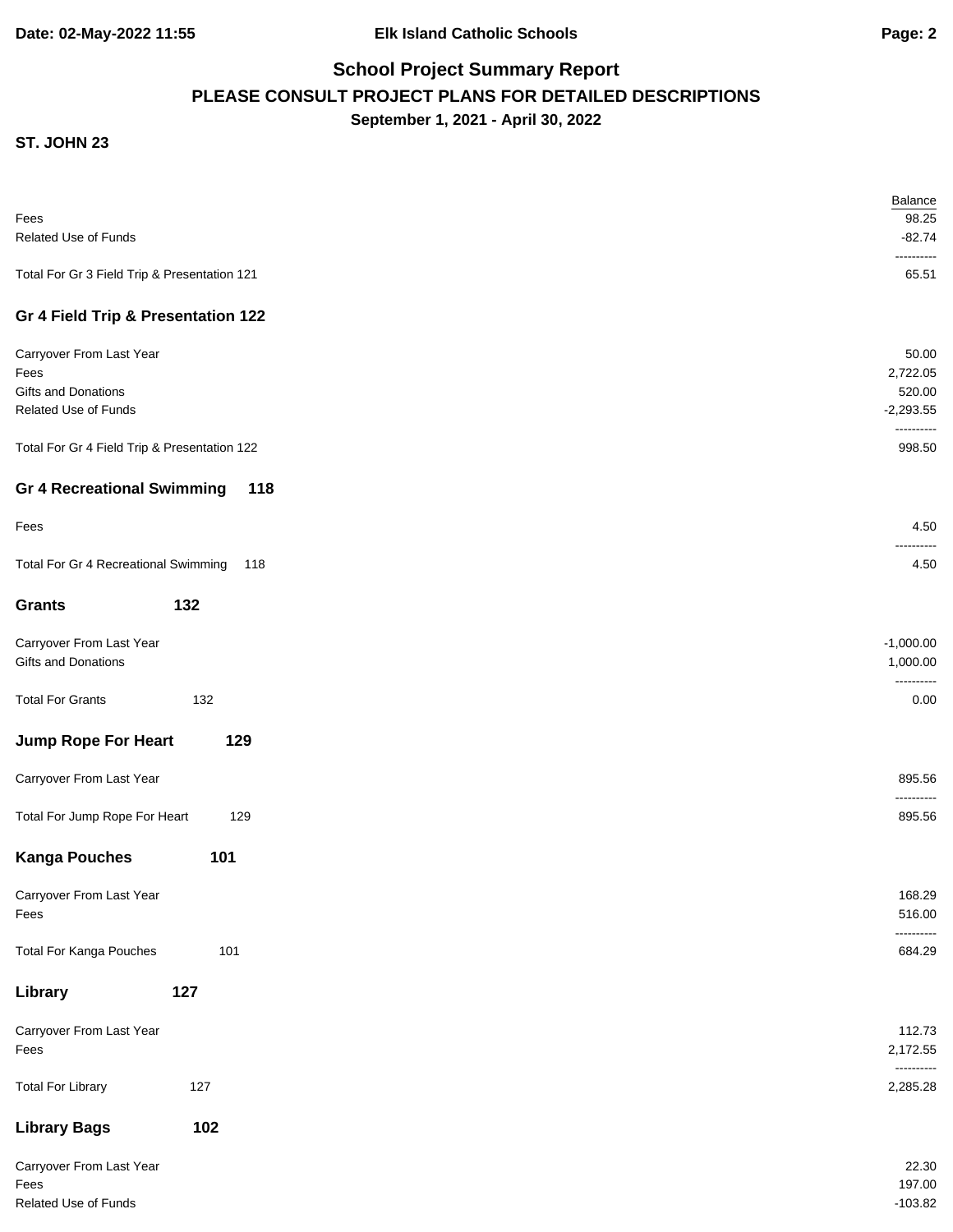|                                          |     | Balance                 |
|------------------------------------------|-----|-------------------------|
| <b>Total For Library Bags</b>            | 102 | ------<br>115.48        |
| <b>Psc General</b>                       | 142 |                         |
|                                          |     |                         |
|                                          |     | 6,097.68                |
| Carryover From Last Year                 |     | 1,221.37                |
| Fundraising<br><b>Other Sales</b>        |     | 1,140.45<br>225.00      |
| Related Use of Funds                     |     | $-3,633.49$             |
|                                          |     | ----------              |
| <b>Total For Psc General</b>             | 142 | 5,051.01                |
| <b>Psc Hot Lunch Program</b>             | 146 |                         |
| Carryover From Last Year                 |     | 6,829.95                |
| <b>Other Sales</b>                       |     | 10,846.75               |
| Related Use of Funds                     |     | $-5,089.10$             |
| Total For Psc Hot Lunch Program          | 146 | ----------<br>12,587.60 |
| <b>Psc Milk Program</b>                  | 147 |                         |
|                                          |     | $-3,009.44$             |
| Carryover From Last Year                 |     | 3,409.44                |
|                                          |     | ----------              |
| Total For Psc Milk Program               | 147 | 400.00                  |
| <b>Recorders</b>                         | 123 |                         |
| Fees                                     |     | 7.00<br>------          |
| <b>Total For Recorders</b>               | 123 | 7.00                    |
| <b>School Food Bank</b>                  | 130 |                         |
| Carryover From Last Year                 |     | 745.90                  |
| Fees                                     |     | 1,937.18                |
| <b>Related Use of Funds</b>              |     | $-726.22$               |
|                                          |     | ----------              |
| <b>Total For School Food Bank</b>        | 130 | 1,956.86                |
| <b>Social Justice Projects</b>           | 137 |                         |
| Carryover From Last Year                 |     | 20.00                   |
| <b>Total For Social Justice Projects</b> | 137 | 20.00                   |
| <b>Student Leadership</b>                | 199 |                         |
| Fees                                     |     | 230.00                  |
| Related Use of Funds                     |     | $-227.39$               |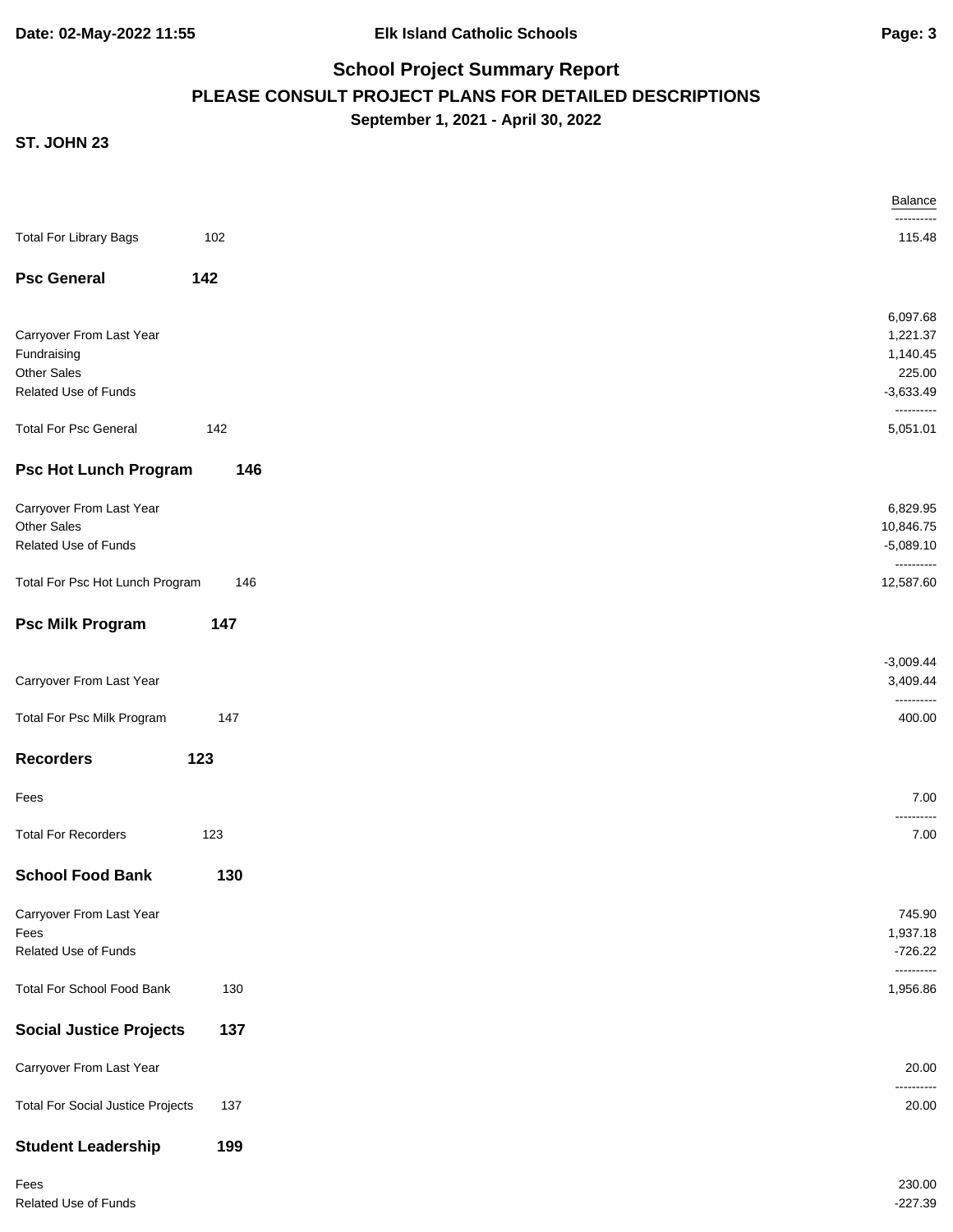|                                              | <b>Balance</b>                        |
|----------------------------------------------|---------------------------------------|
| <b>Total For Student Leadership</b><br>199   | 2.61                                  |
| <b>Student Planner</b><br>103                |                                       |
| Fees                                         | 6.50                                  |
| <b>Total For Student Planner</b><br>103      | ------<br>6.50                        |
| <b>Td Foe Grant</b><br>138                   |                                       |
| Carryover From Last Year                     | 269.66                                |
| Total For Td Foe Grant<br>138                | ----------<br>269.66                  |
| <b>Terry Fox</b><br>136                      |                                       |
| Fundraising<br>Related Use of Funds          | 493.70<br>$-493.70$                   |
| <b>Total For Terry Fox</b><br>136            | --------<br>0.00                      |
| Z. Noon Hour Supervision<br>131              |                                       |
| Fees                                         | $-11.00$<br>11.00                     |
| Total For Z. Noon Hour Supervision<br>131    | ------<br>0.00                        |
| Z. Psc Cultural Events & Music 139           |                                       |
| Carryover From Last Year                     | $-1,914.91$<br>1,914.91<br>---------- |
| Total For Z. Psc Cultural Events & Music 139 | 0.00                                  |
| Z. Psc Health And Wellness<br>140            |                                       |
| Carryover From Last Year                     | $-1,941.11$<br>1,941.11<br>---------  |
| Total For Z. Psc Health And Wellness<br>140  | 0.00                                  |
| Z. Psc Literacy & Library<br>143             |                                       |
| Carryover From Last Year                     | 141.55<br>$-141.55$                   |
| Total For Z. Psc Literacy & Library<br>143   | ----------<br>0.00                    |
| Z. Psc Technology<br>141                     |                                       |